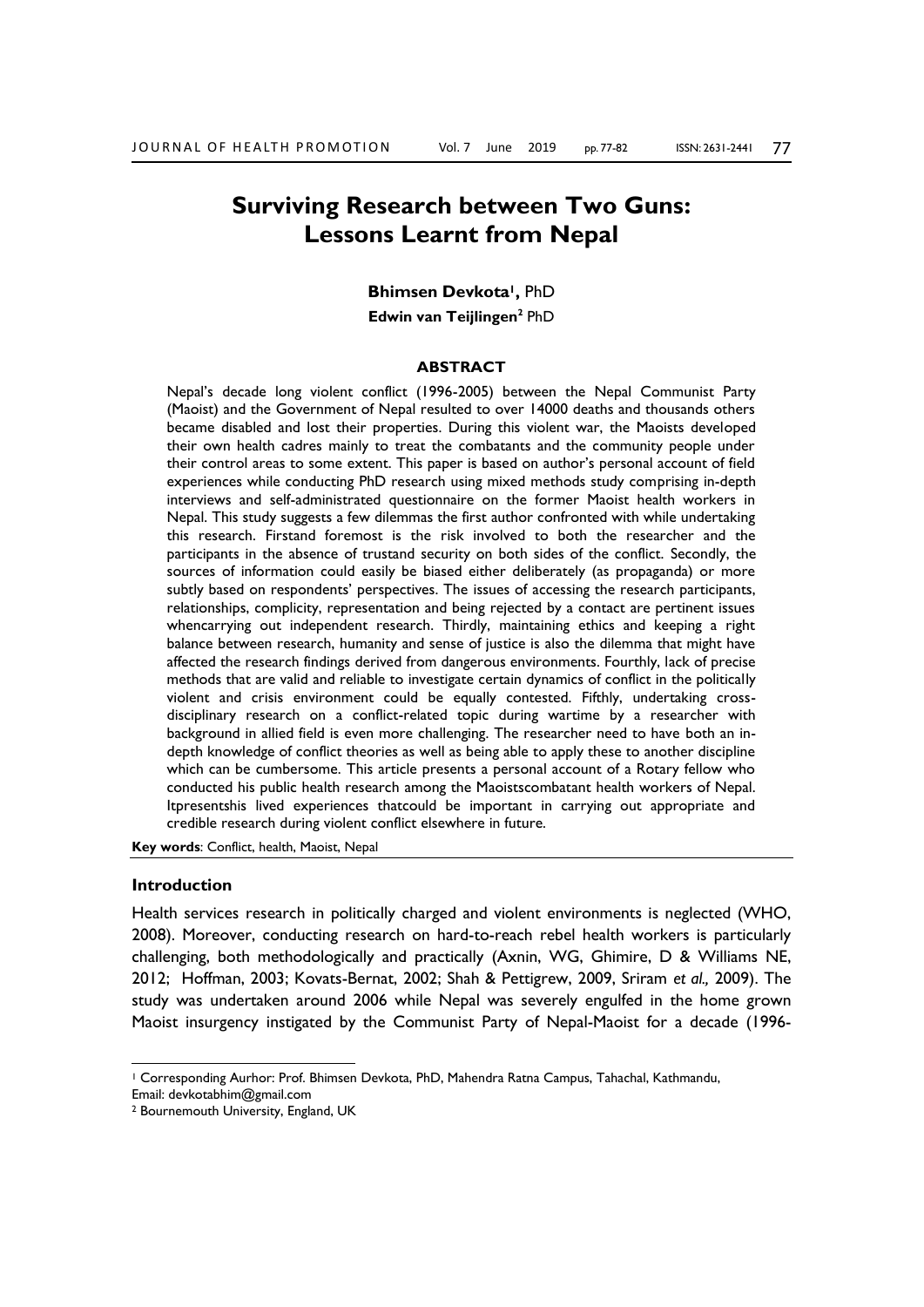2006). The author was a student of Public Health at the University of Aberdeen in Scotland, UKthough he endeavoured to undertake a conflict research in relation to health services provided by the Maoist rebels in their "base areas" or areas under their control in Nepal. Following participation in a three-month long training at the Rotary Peace Center in Bangkok and further short-term training in the UK and USA, this study was carried out as part of a PhD study. As research fieldwork on a politically charged, revolutionary and violent context(Axnin*et al.*, 2012;WHO, 2008) was a challenge; it was no exception for him. The Maoist rebellion was at its height, leading to over 14,000 deaths, destruction of 1,000 health posts, and many government health workers deserting their jobs. About one-third of the health centres in rural Nepal had operated without health workers and people in the remote hills suffered a severe lack of access to health services. On the other hand, the Maoistshad recruited their own health workers to treat their combatants and provide limited services to the communities under their control (Devkotaand van Teijlingen, 2009). In-depth studies of this kind are vital help us understand the key aspect of the conflict, for example without this study the researchers would not know the main motivating factors for joining as rebel health workers, particularly (a) individual reasons; (b) political; and (c) socio-cultural factors (Devkota& van Teijlingen, 2012). Working with an armed group at such a dangerous and violent context and surviving research was a challenge while it also faced unique problems while doing research in the Nepali context, especially in remote and rural areas. The challenges and paradoxes encountered during the study are outlined below. We trust these insights and our reflections on the fieldwork will be of use to future researchers in similar or related circumstances.

# **Methods & Fieldwork Experience**

The study used a mixed-methods design for data collection (MacKenzieBryers, *et al.* 2014). Indepth interviews and self-administered questionnaire were used to collect data from the Maoist combatants, while additional interviews were conducted with the government health service providers and policy level authorities (Devkota and van Teijlingen, 2010;2012).

This paper is based on the researcher's personal experiences while conducting a research on the former Maoist combatant health workers of Nepal. This is focused on methodological challenges rather than on the study findings

# **Result and Discussion**

The study on Nepal's Maoist health workers was conducted at a time when the conflict was at its height. It witnessed a number of challenges and dilemmas as follows:

First, as in other studies, this study was confronted with safety and security of both the researchers and the research participants because at that time people were sand-witched between two fires (Devkota & Teijlingen, 2010). There was absence of trust and security among people. Local people would distrust any new face coming to the village. It was a common apprehension among government security forces, Maoist sympathizers, Maoist forces and ordinary people living in the community. Thus any researcher, as an unknown outsider, would immediately be seen as suspicious. In many visits to the villages, both the Maoists combatants and the government security forces searched and even forced the researchers to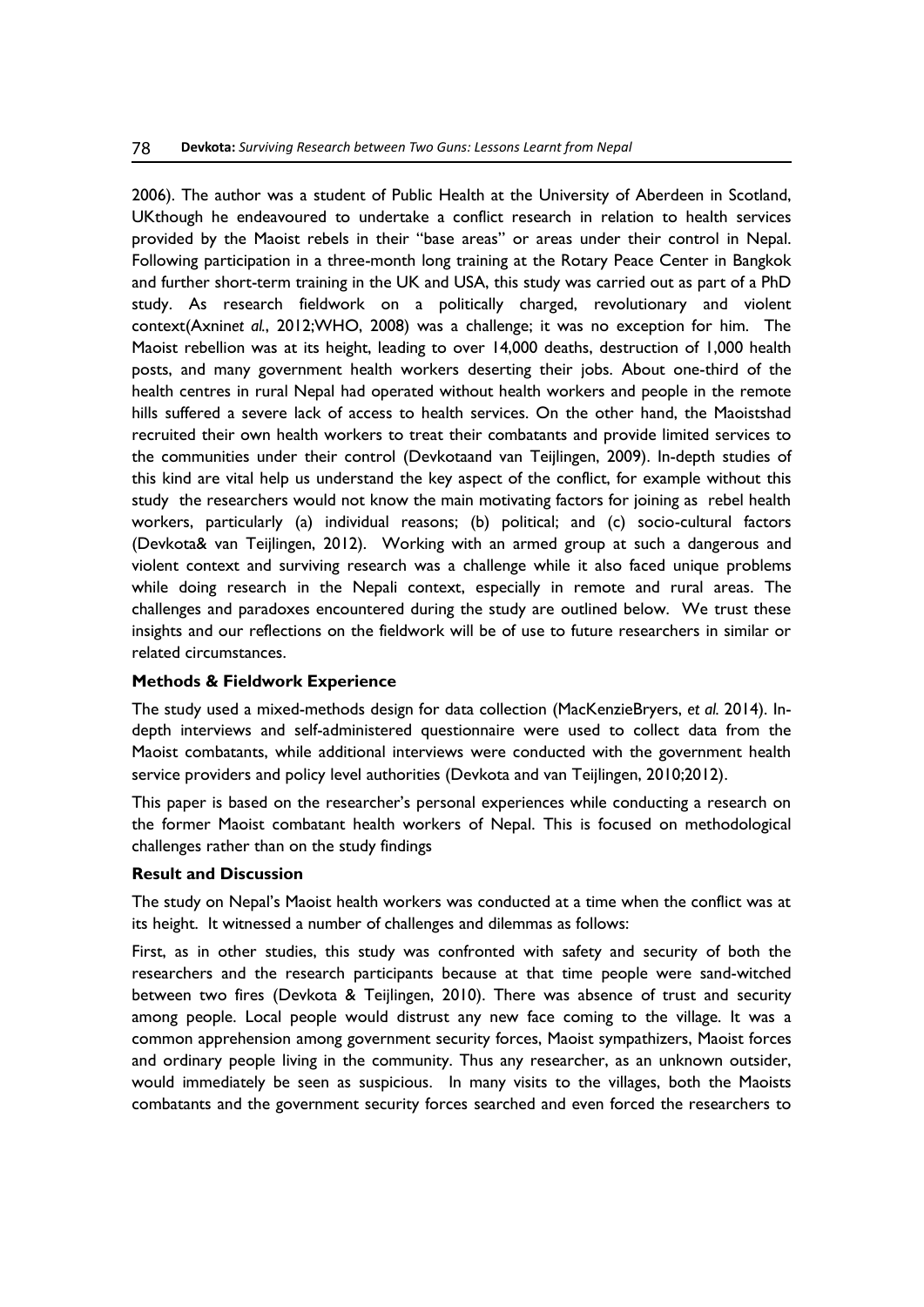delete photographs.

Access to research areas and participants was a key issue. Obtaining permission from the Maoist agency to conduct the study, convincing the Maoist rank and file to access the Maoist health workers individually, reaching out to them in a geographically remote and harsh environments, and politically challenging and insecure settings threatened the success of the study. At the time, the researchers' key Maoist contacts kept changing their hideouts, nick names and cell phones in every 2-3 days. When the first researcher finally managed to get someone to agree to be interviewed there were frequent interruptions during these interviews due to security concerns. Similarly, audio-recording interviews and keeping interview records and field-notes were a challenge.

During many visits the government security forces were camouflaged and hidden to search out and destroy the Maoists. They were also disguised to the researchers and presented to the villagers in different ways. Many a time government forces pretended to a Maoist to the researcher intending to find out whether the first researcher belonged to the Maoists side. Both the warring sides would try to find out to whom the researcher belonged. Was he a government agent or a Maoist sympathiser? Often villagers in the community pretended that they did not belong to any side or even know of any side. They wanted to prevent any new persons coming to the village and contacting them. For them, identifying whether the new person was a government spy, a Maoist sympathizer or a member of Maoist army was an issue of life and death. Moreover, ensuring whether the person was a 'genuine' researcher and would not write anything about them personally or anything that could be used against them was really important. However, with hard work from the side of the researcher feeling of mistrust and apprehension used to transform into possible relationship and complicity (Pettigrew*et al.*, 2004).

Whether the methods used for data collection was valid or not was another big issue. Many conflict researchers believe that sources of information could easily be biased either deliberately (as propaganda at the time) or subtly based on respondents' perspectives and sympathies. In addition, there was lack of precise methods and tools valid and reliable to investigate in politically violent and crisis environments. The quality and reliability of data collected in conflict zone is thus a subject of substantial controversy. The researchers, therefore, rather than relying on one method, used a mixed-methods approach, which contributed substantially to understanding of the rebel health services in Nepal. The research used simultaneous mixed methods with flexibility in research methods, used snowball sampling (Macrae, *et al.*, 1996), for identifying the Maoist health workers in the communities –starting with selected contacts who were available but reluctant to disclose their identity. The research employed 'theoretical sampling' (Glaser & Strauss, 1967) where interviews were continued until the findings reached saturation. The research participants were selected from Maoist and non-Maoist sources for collecting reliable data and to perform triangulation of the findings (Keenan Forrest *et al.* 2005).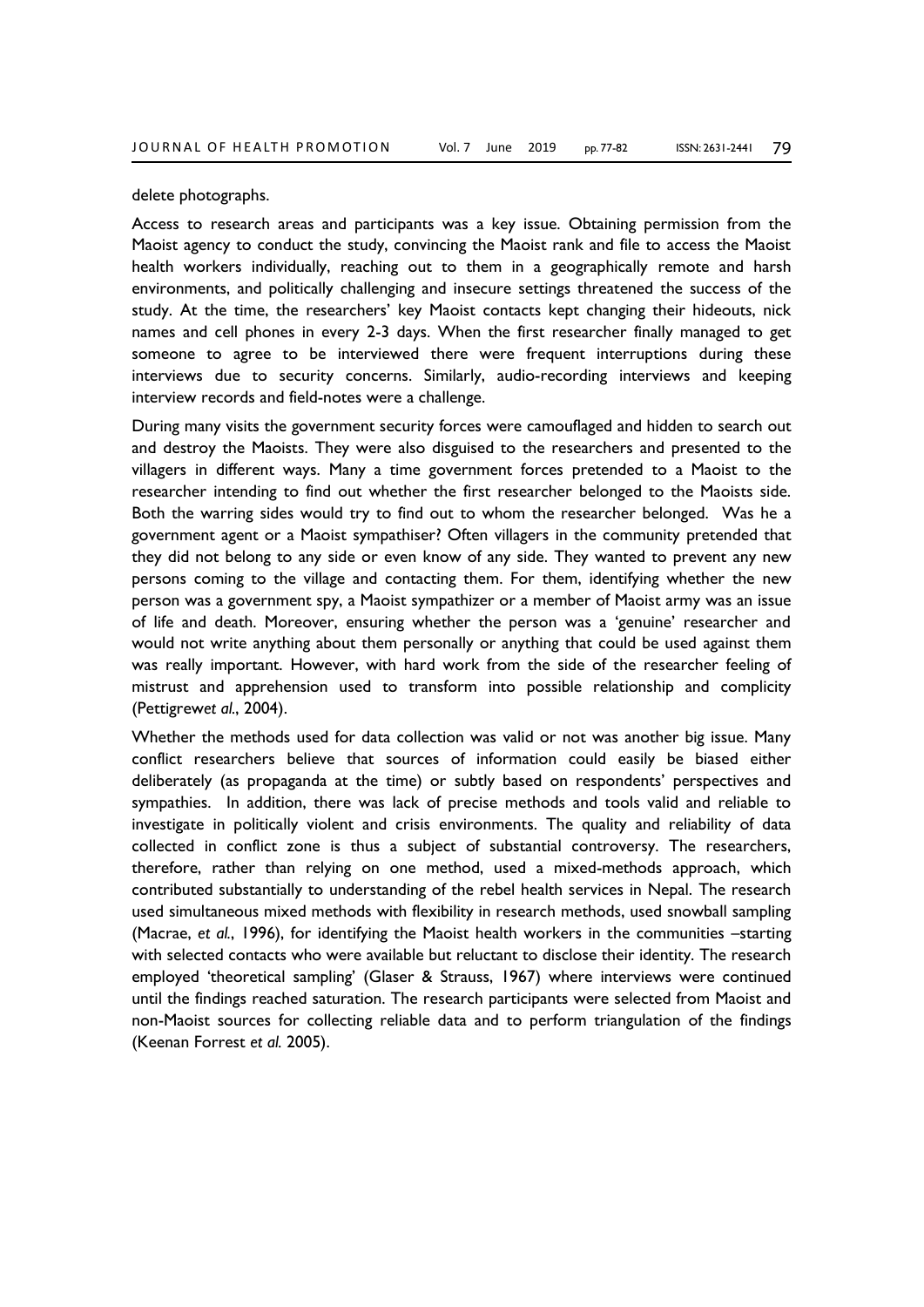The use of mixed methods approach allowed for triangulation of methods from both the Maoist and non-Maoist sources and use of systematic analysis of the data (SPSS 16 for quantitative and NVivo version 7 and framework analyses for qualitative data) and helped analyse the data systematically. The research was conceptualized near the end of the armed conflict and the data were collected immediately after the peace agreement. It had many implications on this study. There was a situation of confusion because of the transition of the Maoists from being strictly underground to a more open environment whilst still keeping their underground mechanisms operational. The study might have been influenced by the 'veracity effect' (Sriram *et al.*, 2009; Weinstein, 2007). The researchers observed a shift in perspectives of the Maoists vis-à-vis winning or losing the war to a more victorious situation and atmosphere. Therefore, they conducted a few additional interviews after the peace process for data verification as access to the hard-to-reach rebel health workers was easier during the post negotiation period.

The researchers used the privilege of his academic position at a UK university and native residency in a conflict-affected district (i.e. Gorkha district) and strictly adhered to neutrality, research ethics and academic integrity. Maintaining ethics and keeping a right balance between research, humanity and sense of justice was central during the study. Balancing scholarly objectivity and integrity with researchers personal affinities or relationships did work well. The researcher was guided with a desire for peace rather than with a sense of justice. These measures helped address key methodological issues mentioned above.

Finally, there were some researcher related individual factors. Undertaking a cross-disciplinary research on a conflict-related topic with limited knowledge of conflict theories in a violent context by a researcher having background in an allied field(i.e. public health) was challenging. The researcher's Rotary Fellowship for three months as well as to other short-term training sessions and workshops on peace and conflict research helped address most of these issues. The issues of 'outsider or insider', and 'us and them' was pertinent as it was a determining factor whether or not the first researcher was allowed access to and the chance to interview Maoist health workers. In one instance, the insurgents asked for a donation or favour to their movement, which put the researcher in a difficult position. In many interviews, the researcher had to deal with emotional situations while hearing stories of the war. The first researcher's long academic teaching experience, both in a highly conflict affected district (Gorkha) and at Tribhuvan University in Kathmandu and Aberdeen University of the UK, helped establish trust and relationships with both the sides.

The study obtained ethical approval from the Nepal Health Research Council (NHRC) and the Health Division of the UCPN-M and All Nepal Public Health Worker's Association (ANPHWA)- Maoist sister wing, granted access to their health workers (Devkota and van Teijlingen 2010). Letters from the NHRC, the University of Aberdeen, Tribhuvan University, and All Nepal Public Health Workers' Association helped create a favourable environment for accessing the research participants. However, the researcher had to be prompt and careful in presenting the right kind of letter to the right person. The researcher maintained political neutrality and kept a low profile in terms of clothing, eating, conversation and mannerisms and spoke the local Nepali language. The researcher ensured privacy/confidentiality of interviews,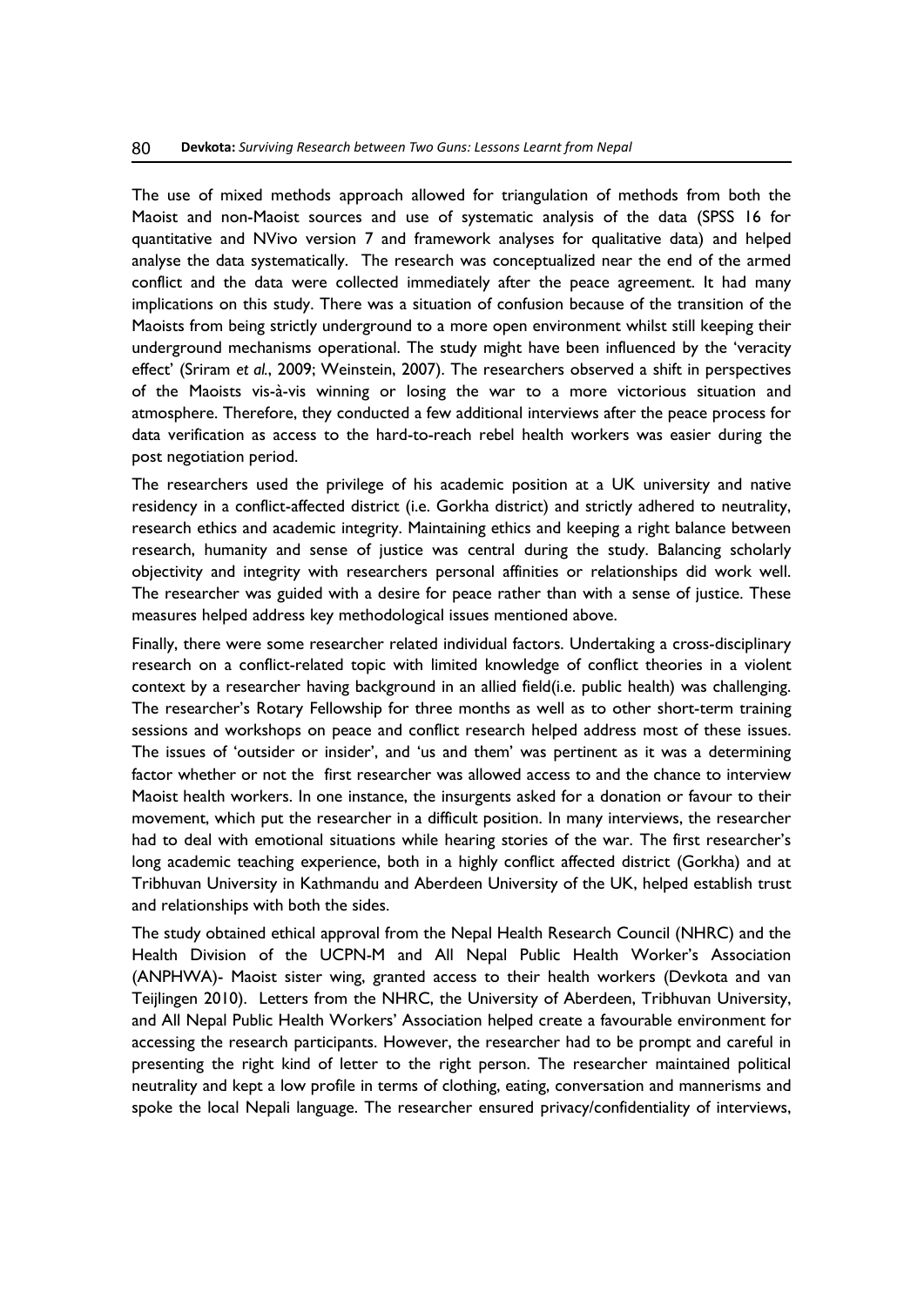anonymity and confidentiality of identity and information that was collected. In line with good research practice, participants were given the option to not participate or stop the interview any time they wanted.

## **Conclusion**

The first researcher experienced many security, privacy, logistical and methodological challenges in course of this field data collection. The study was done in a volatile and violent context. The researcher used a number of measures to address the problems, challenges and dilemmas encountered to enhance the quality of the data and analysis. We argue that there is often no quick fix and that the researcher has to keep every option flexible whilst maintaining well-developed scientific approaches to reduce bias as much as possible. Moreover, the researcher should take into account of 'Do No Harm" principle while working between two violent armed forces. It is recommended that methods and tools for conducting research in difficult and violent circumstances be developed and disseminated by the academic institutions and institutions working in the field of peace building.

### **Acknowledgments**

We would like to thank all the research participants who gave their valuable time for our study.

### **References**

- Axnin, WG, Ghimire, D. & Williams, NE(2012). Collecting survey data during armed conflict. *J Off Stat.* 28(2): 153–171.
- Devkota, B. & van Teijlingen E. (2009) Politicians in Apron: Case study of Rebel Health Services in Nepal, *Asia-PacJ Public Health* 21(4): 377-384.
- Devkota, B. & van Teijlingen E. (2010) Demystifying the Maoist barefoot doctors of Nepal, *Med Conflict Survival*26: 108-123.
- Devkota, B. & van Teijlingen, E. (2012) "Why did they join?" Exploring the motivation of rebel health workers in Nepal *J Conflictology* 3(1): 18-29.
- Glaser, B. & Strauss, A.L. (1967). *The discovery of grounded theory: Strategies for qualitative research*. Chicago, Aldine.
- Hoffman, D. (2003). Frontline anthropology: Research in time of war. *Anthropol Today*, 19(3):  $9 - 12$
- Forrest Keenan, K., van Teijlingen, E. & Pitchforth, E. (2005) The analysis of qualitative research data in family planning and reproductive health care, *J Fam Plann Reprod Health Care* 31(1): 40-43.
- Kovats-Bernat, J.C.(2002). Negotiating dangerous fields: Pragmatic strategies for fieldwork amid violence and terror. *Am Anthropol*, 104(1): 208–222.
- MacKenzie Bryers, H., van Teijlingen, E. & Pitchforth, E. (2014) Advocating mixed-methods approaches in health research, *Nepal J Epidemiol* 4(5): 417-422.